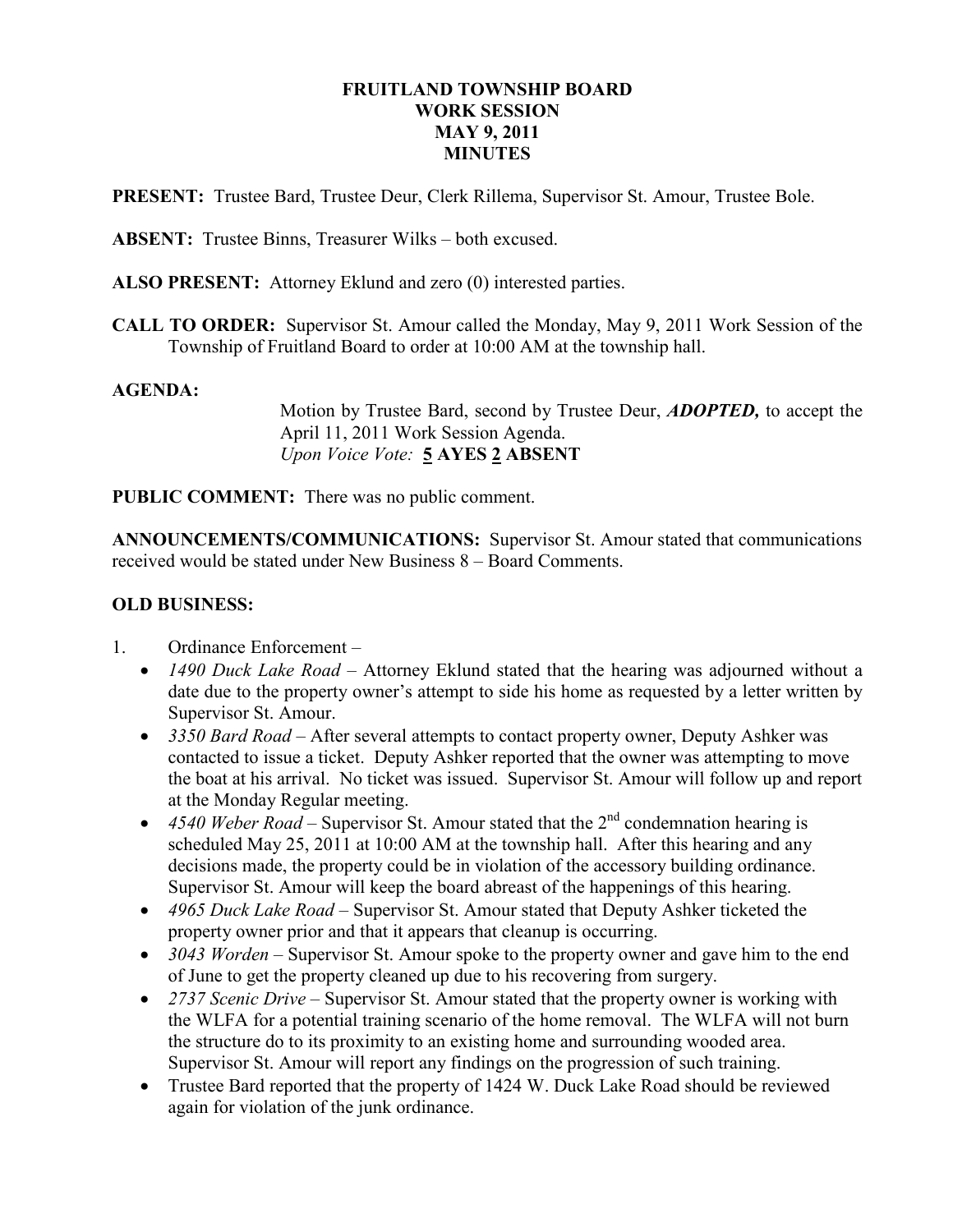# FRUITLAND TOWNSHIP MAY 9, 2011 WORK SESSION MINUTES NEW BUSINESS:

- 1. Township Hall Cleaning Clerk Rillema stated that three of four vendors solicited for quotes of cleaning the township hall were received. Quotes ranged from \$50.00 – 80.00 a week. A motion will be prepared for the Monday Regular Meeting.
- 2. Attorney Counsel Supervisor St. Amour stated that the Board of Trustees should authorize through motion the services of Attorney Merica Stoffan whom has provided some legal assistance to the township this fiscal year. A motion will be prepared for the Monday Regular Meeting. Supervisor St. Amour stated that he has solicited for Request For Proposal for legal services from Attorney Eklund, Even & Franks, Attorney Bossenbrook and Attorney Cliff Bloom. Discussion of the proposals will take place at the Monday Regular Meeting.
- 3. Land Conservancy Sale of Township Land Supervisor St. Amour stated that it was not a good time for the lending of Windy Ridge's equipment. Any suggestions from the Board of Trustees regarding the means of transportation for viewing the property off Orshal & Duck Lake Roads that is of interest by the Land Conservancy would be discussed at the Monday Regular Meeting.
- 4. Building Department Request for Book Purchase Clerk Rillema stated that a request from the Building Department for the purchase of the Michigan Uniform Energy Code 2009 was received. The cost is \$38.00. A motion for the purchase of such book will be presented at the Monday Regular Meeting.
- 5. Insurance Quotes Supervisor St. Amour stated that the premium for our current insurance coverage will be increased by 28.9%. Several agencies have been solicited to quote our health insurance. Several agencies have also been solicited to quote our liability insurance. Our current agent stated that the liability insurance premium may be decreasing. Meetings are scheduled to review quotes.
- 6. Tire Disposal Supervisor St. Amour stated that Dalton Township will no longer take our tires from the Ecology Station. Supervisor St. Amour asked if the Board would okay him to investigate other means of tire disposal and report back his findings. All in attendance were okay with his investigation and research.
- 7. Medical Marihuana Moratorium Ordinance 104 Extension Request Supervisor St. Amour stated that the Planning Commission has unanimously voted to ask the Board of Trustees for a six month extension of the Medical Marihuana Moratorium Ordinance 104. Trustee Deur stated that the moratorium expires in July 2011.
- 8. Board Comments Supervisor St. Amour stated that a bridge near Simonelli Road & Todd Road was selected for repair using Federal grant dollars per the MCRC. Supervisor St. Amour responded to a question from Trustee Bole regarding if all Inspectors of Fruitland Township were up to date on their certificates from the March 31, 2011 Special Meeting by informing that copies of their up-to-date certificates are displayed in the front office. An email received from a resident regarding Discount Dump Day not benefiting those residents who do not qualify if there load is less than \$5.00. Supervisor St. Amour asked the Board to comment at the Monday Regular Meeting. A FOIA request was received and forwarded to